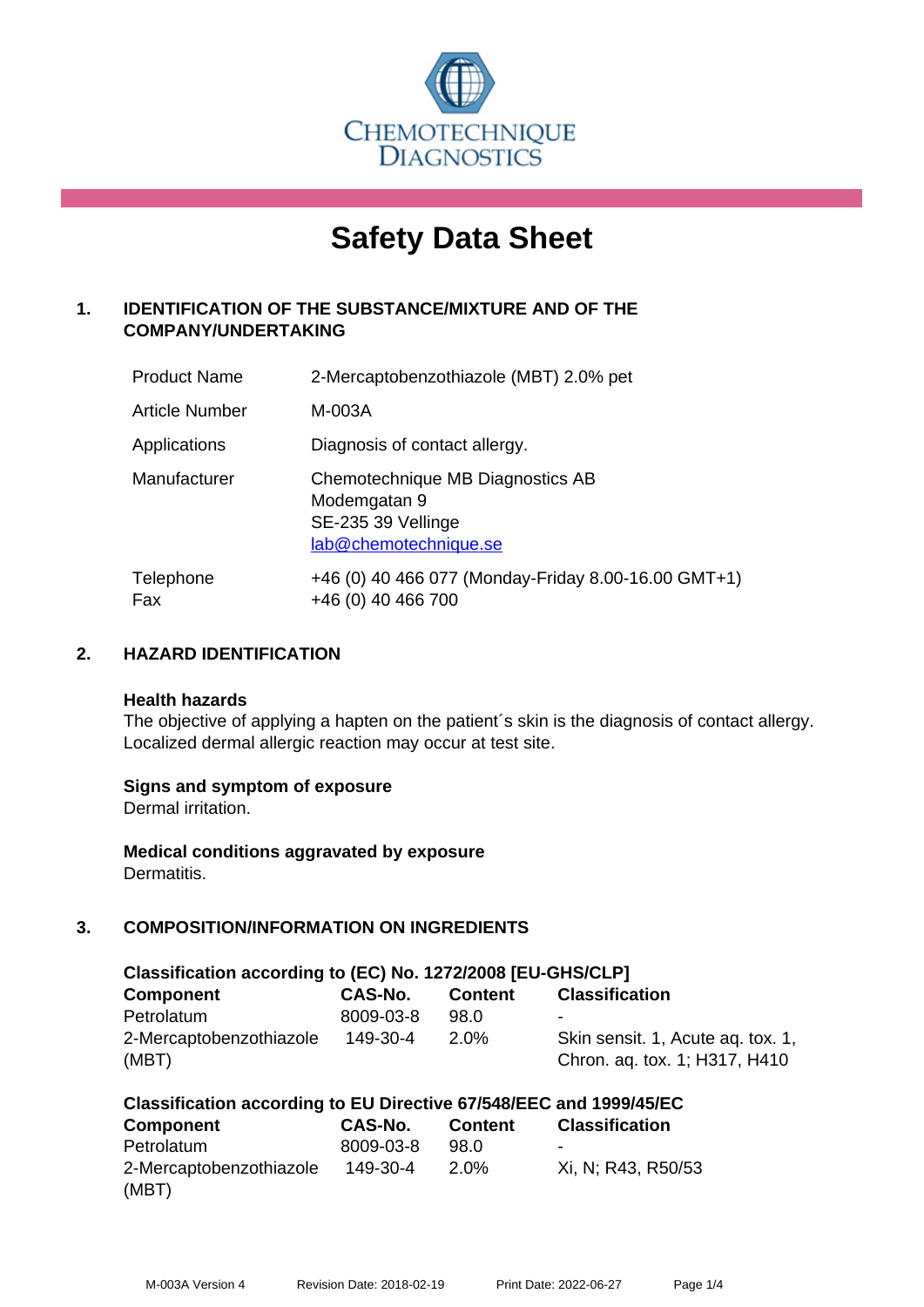## **4. FIRST AID MEASURES**

## **Emergency and first aid procedures**

Obtain medical attention.

# **5. FIRE-FIGHTING MEASURES\***

#### **Suitable extinguish media**

CO2, powder or water spray. Fight larger fires with water spray or alcohol resistant foam.

# **For safety reasons unsuitable extinguishing agents**

Water with full jet.

## **Special protective equipment for fire-fighters**

Wear self-contained respiratory protective device. Wear fully protective suit.

\*Data is shown for petrolatum only

## **6. ACCIDENTAL RELEASES MEASURES**

**Steps to be taken if material is released or spilled** Contain and place in a closed container.

# **7. HANDLING AND STORAGE**

**Precautions to be taken in handling and storage** Store dark at 5-8°C. Avoid extended exposure to light. FOR EXTERNAL USE ONLY.

# **8. EXPOSURE CONTROLS/PERSONAL PROTECTION**

**Respiratory protection** Not required.

**Ventilation** Local exhaust.

**Protective gloves** Disposal gloves.

#### **Eye protection** Not required with normal use.

## **Work/Hygienic practices**

Wash hands after each use.

## **9. PHYSICAL AND CHEMICAL PROPERTIES**

Odour **Odourless** 

Appearance Yellow Semi-solid

Melting point\* 50-55° C Flash point\*  $>100^{\circ}$ C

Boiling point\* No data available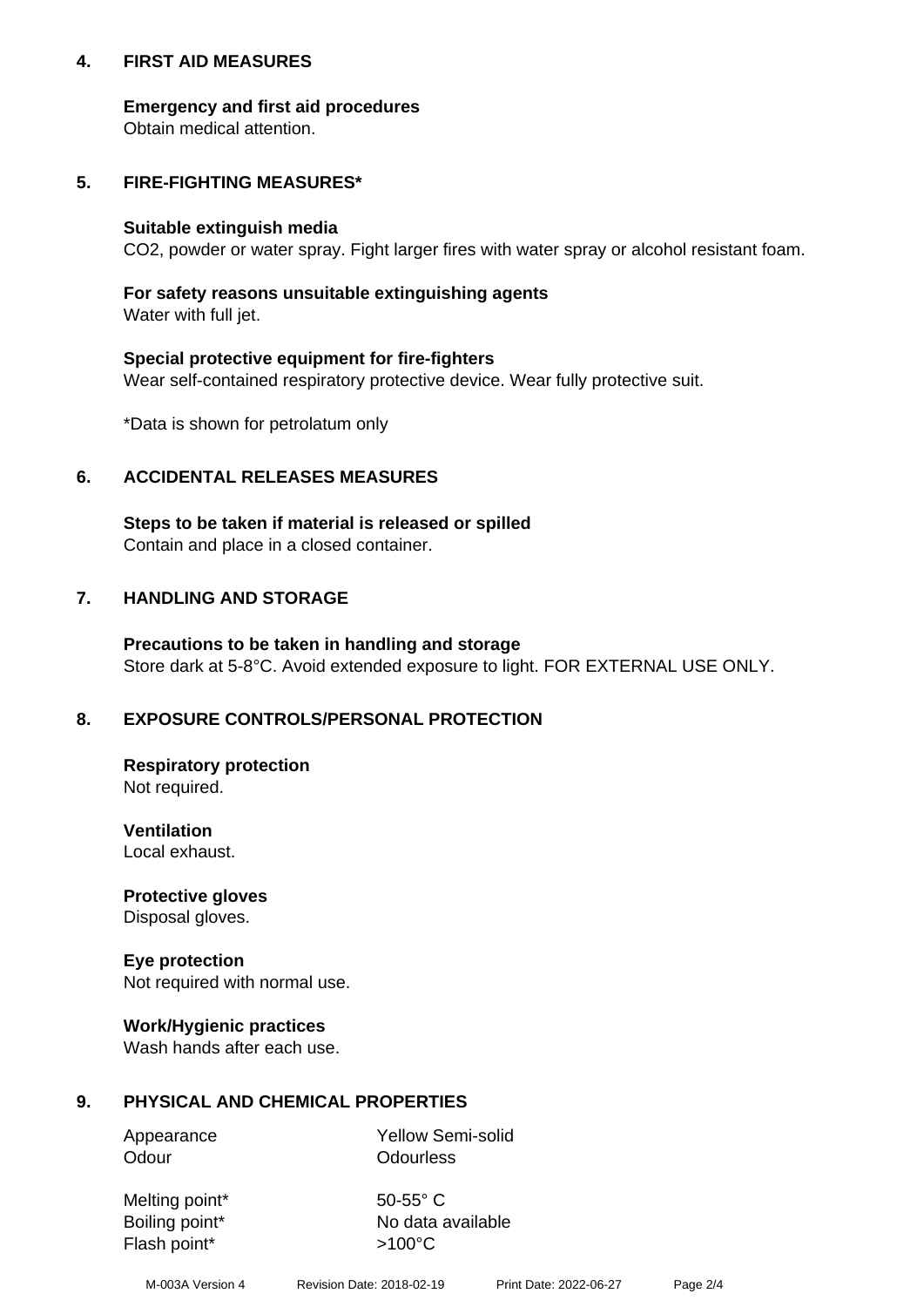Density\* No data available. Solubility in/Miscibility with Water\*

Self ignition\* Product does not self ignite. Danger of explosion\* Product does not present an explosion hazard. Insoluble

\*Data is shown for petrolatum only

# **10. STABILITY AND REACTIVITY**

#### **Incompability**

May react with strong oxidizing agents.

#### **Stability**

Stable at recommended storage conditions.

#### **Hazardous byproducts**

Combustion may generate CO, CO2 and other oxides.

**Hazardous polymerization**

Will not occur.

## **11. TOXICOLOGICAL INFORMATION**

No data available.

## **12. ECOLOGICAL INFORMATION**

No data available.

## **13. DISPOSAL CONSIDERATIONS**

#### **Waste disposal method**

Comply with federal, state/provincial and local regulation.

#### **14. TRANSPORT INFORMATION**

Not dangerous goods.

## **15. REGULATORY INFORMATION**

The classification is according to the latest editions of the EU lists, and extended by company and literature data.

## **16. OTHER INFORMATION**

#### **Text of H-statements and R-phrases mentioned in Section 3**

| Skin sensit. 1            |                           | Skin sensitization (Category 1)                                               |          |
|---------------------------|---------------------------|-------------------------------------------------------------------------------|----------|
| Acute ag. tox. 1          |                           | Acute aquatic toxicity (Category 1)                                           |          |
| Chron. ag. tox. 1<br>H317 |                           | Chronic aquatic toxicity (Category 1)<br>May cause an allergic skin reaction. |          |
| M-003A Version 4          | Revision Date: 2018-02-19 | Print Date: 2022-06-27                                                        | Page 3/4 |